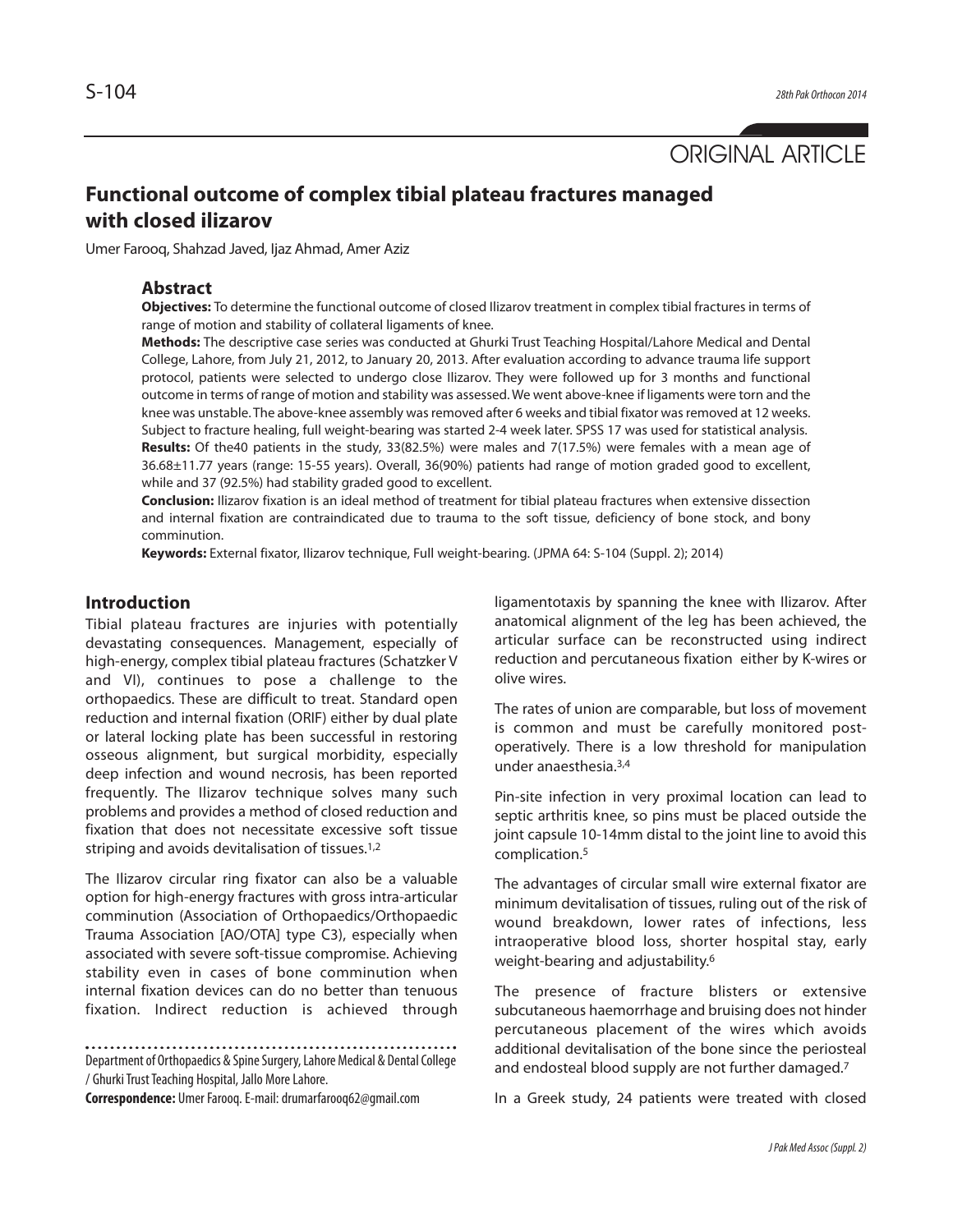Ilizarov for complextibial plateau fractures. Of them, 13 patients achieved full extension i.e. 0-180° (excellent results) and flexion 110°-130° (good to excellent results) i.e. 54.2% achieved excellent range of motion. Besides, 17 patients achieved stability of the knee i.e. 70.8%.<sup>8</sup>

High-energy tibial plateau fractures treated with Ilizarov may yield a high percentage of cases exhibiting radiographic post-traumatic arthritis. However, all the objectives of fracture treatment are obtained, and the functional results remain satisfactory over time.<sup>9</sup>

Considering all the above-mentioned benefits, we planned the current study to assess the functional outcome of closed Ilizarov in complex tibial plateau fractures in terms of range of motion (full flexion and full extension) and stability (of collateral ligaments of knee). To the best of our knowledge, no local study on the subject is available in literature to date.

# **Patients and Methods**

The descriptive case series was conducted at Ghurki Trust Teaching Hospital/Lahore Medical and Dental College, Lahore, from July 21, 2012, to January 20, 2013. After evaluation according to advance trauma life support (ATLS) protocol, patients were selected using nonprobability purposive sampling. Patients included were in the 15-55 years age group of either gender with tibial plateau fracture Schatzker's type V, VI closed ones that presented within 2 weeks. Complex tibial fractures along with fracture distal femur (ipsilateral) and associated ligament injury were also included.

All those selected volunteered to take part on the study and those who were not willing were excluded. Also excluded were cases of infected fractures (discharging sinus at site of fracture; severe osteoporosis diagnosed on radiograph; bleeding disorders (history and laboratory reports); knee arthritis/decreased joint space (radiograph); and stiff knee (clinical examination).

For the purpose of the study, 'functional outcome' was defined in terms of excellent range of motion and stability. 'Excellent range of motion' meant full extension 0-180° with no extension lag labelled as grade 1 (excellent result), and flexion 110°-130° at knee joint labelled as grade 1 to 2 (good to excellent result). 'Stability' meant stability of the knee collateral ligaments. 'Stable' was the clinically normal knee labelled as grade 1 and 'slightly unstable' meant the knee stable in extension and 5-10 degree instability in flexion i.e. grade 2. Stability was assessed clinically. 'Complex tibial fractures' meant Schatzker V and VI. 'Schatzker V' was defined as split medial and lateral tibial plateau (bicondylar). Metaphysis

was still in continuity with the diaphysis. 'Schatzker VI' meant metapyseal fracture that could separate the articular surface from the diaphysis involving the medial, lateral, or both articular surfaces.

After receiving in the Emergency Department (ED), demographic history of the patients was taken. They were investigated and prepared for surgery. After taking informed consent, we applied close Ilizarov external fixator.

We had to go above-knee sometimes when ligaments were torn and the knee was unstable. We removed aboveknee assembly after 06 weeks and the tibial fixator was removed at 12 weeks. We followed the patients for 3 months and assessed functional outcome in terms of range of motion (ROM) and stability. Subject to fracture healing, full weight-bearing was started 2-4 week later.

Data was evaluated and analysed using SPSS 17. Quantitative data, like age, full extension and full flexion, was presented in the form of mean  $\pm$  standard deviation (SD). Qualitative data, like gender, excellent results of ROM and stability in terms of good to excellent was presented as frequency and percentage.

#### **Results**

Of the 40 patients in the study, 33(82.5%) were males and 7(17.5%) were females. The male-to-female ratio was 4.7:1 (Table-1).

There were 8(20%) patients in age group 15-25 years, 14(35%) in 26-35 years, 9(22.5%) in age group 36-45 years, and 9(22.5%) in age group 46-55 years. The overall mean age was 36.68±11.77 years (Table-2).

In terms of flexion, 4(10%) patients had between 90-100

**Table-1:** Gender distribution.

| <b>Sex</b>           | <b>Frequency</b> | Percentage |
|----------------------|------------------|------------|
| Male                 | 33               | 82.5       |
| Female               |                  | 17.5       |
| Male to female ratio | 4.7:1            |            |

**Table-2:** Age distribution.

| Age (years)   | <b>Frequency</b>  | Percentage |
|---------------|-------------------|------------|
| $15 - 25$     | 8                 | 20.0       |
| $26 - 35$     | 14                | 35.0       |
| $36 - 45$     | 9                 | 22.5       |
| $46 - 55$     | 9                 | 22.5       |
| $Mean \pm SD$ | $36.68 \pm 11.77$ |            |

SD: Standard deviation.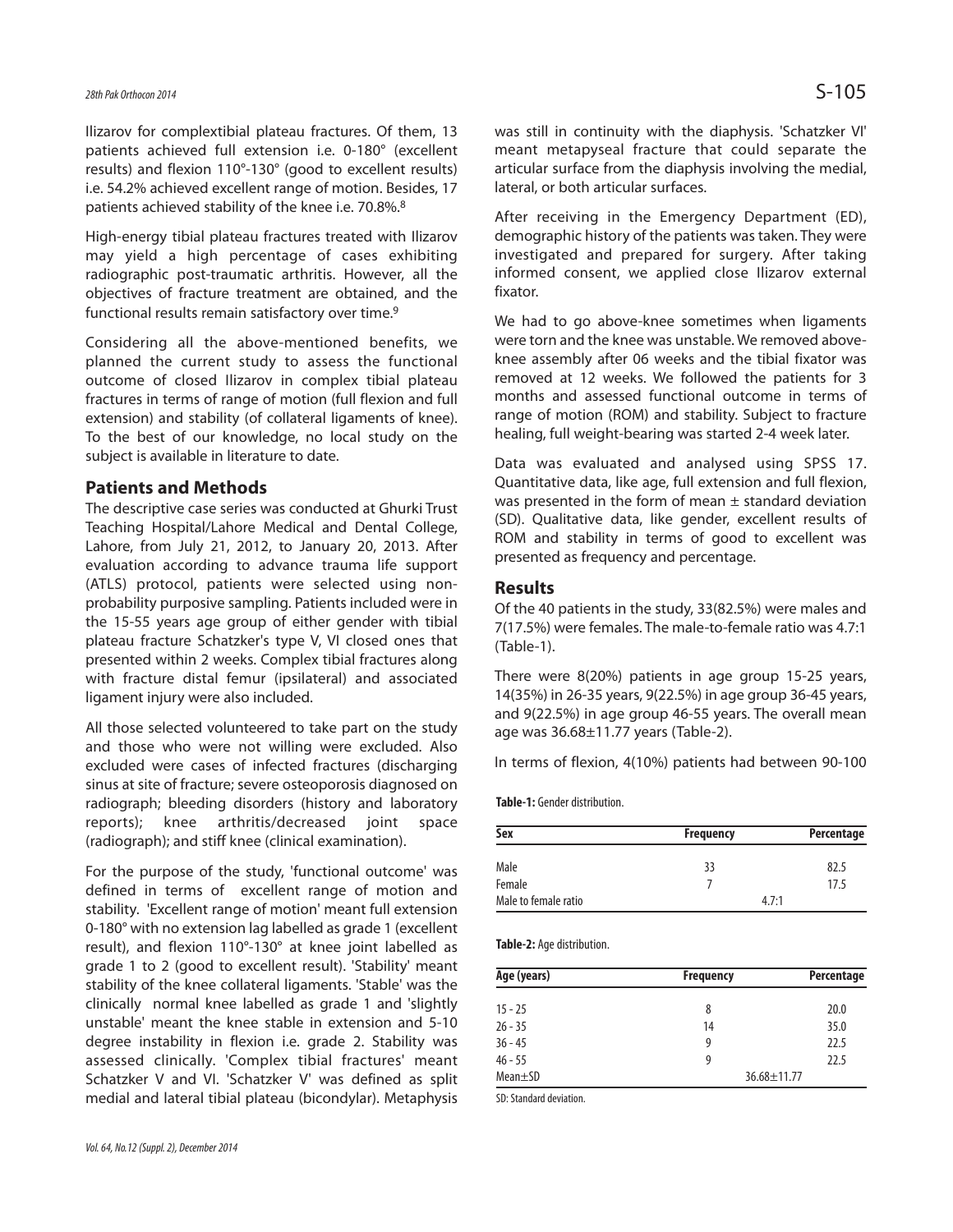**Table-3:** Flexion range.

| <b>Flexion (degrees)</b> | <b>Frequency</b>   | Percentage |
|--------------------------|--------------------|------------|
| $90 - 100$               | 4                  | 10.0       |
| $110 - 120$              | 20                 | 50.0       |
| $125 - 135$              | 16                 | 40.0       |
| $Mean \pm SD$            | $119.22 \pm 10.84$ |            |

SD: Standard deviation.

#### **Table-4:** Extension lag.

| <b>Extension lag (degrees)</b> | <b>Frequency</b> | Percentage |
|--------------------------------|------------------|------------|
| 0                              | 28               | 70.0       |
| $1 - 5$                        |                  | 10.0       |
| $6 - 10$                       |                  | 20.0       |
| $Mean + SD$                    | $2.0 + 3.2$      |            |

SD: Standard deviation.

**Table-5:** Range of motion.

| <b>Range of motion</b>  | <b>Frequency</b> | Percentage |  |
|-------------------------|------------------|------------|--|
|                         |                  |            |  |
| Yes (Good to excellent) | 36               | 90.0       |  |
| No (Fair to poor)       |                  | 10.0       |  |

**Table-6:** Knee stability.

| <b>Stability of knee</b> | <b>Frequency</b> | Percentage |
|--------------------------|------------------|------------|
| Yes (Good to excellent   | 37               | 92.5       |
| No (Fair to poor)        |                  | 75         |

degrees, 20(50%) between 110-120 degrees and 16(40%) between 125-135 degrees. The mean flexion was 119.22±10.84 degrees (Table-3).

Besides, 28(70%) patients had 0 degree of extension lag, 4(10%) between 1-5 degrees and 8(20%) between 6-10 degrees. The mean of extension lag was 2.0±3.2 degrees (Table-4).

Overall, 36(90%) patients had good to excellent ROM, while 4(10%) had poor ROM (Table-5).

As for stability, 37(92.5%) patients had stable knee, while 3(7.5%) had unstable knee (Table-6).

### **Discussion**

The fractures of the tibial plateau challenge the orthopaedic surgeon due to the difficulties in restoring the complex bony architecture and the tenuous nature of the soft tissues. The treatment goal for tibial plateau fractures is to obtain a stable, aligned, painless and mobile knee with maintenance of articular surface as much anatomical as possible and to minimise the risk of posttraumatic osteoarthritis. In order to achieve this outcome the value of early joint mobilisation has been well established.10,11 Fracture reduction and stable fixation is required to allow early joint motion. Ring fixators, like the Ilizarov system, utilise beam loading to create uniform support for the joint and stable fracture immobilisation to achieve fracture union. Recent biomechanical studies proved that Ilizarov fixator provides adequate mechanical stability for the fixation of tibial plateau fractures. This allows for early joint mobilisation without risking loss of reduction.12,13

Several studies have shown decreased complications when treating tibial plateau fractures with fine-wire external fixators. One study<sup>14</sup> reported a series of 38 patients treated with small-wire external fixators and had no incidences of non-union or septic arthritis. Another<sup>15</sup> reported 20 patients treated with Ilizarov and all patients achieved bony union, good to excellent ROM, stability and no osteomyelitis or septic arthritis. In a series,<sup>7</sup> 24 patients were treated with the Ilizarov circular fixator, and 13 achieved full extension, 7 less than 5 degrees of extension lag (>80% good to excellent result), 17/27 flexion >110 degrees of which 5 >130.22 knees were stable with respect to collateral ligaments. All fractures united, and there was no incidence of osteomyelitis or septic arthritis.

Alone stusy<sup>16</sup> reported similar results of 18 patients, none of whom developed wound dehiscence, infection, osteomyelitis or septic arthritis, also good ROM and rehabilitation. The current study is comparable to these studies in that no cases of wound dehiscence, infection, osteomyelitis or septic arthritis were encountered.

From these results it appears that an Ilizarov external fixator with or without limited open reduction, succeeds in providing stable fixation for these complex injuries without imparting added trauma to an already compromised soft tissue envelope, and provides good to excellent ROM.

Ilizarov external fixator also provides advantage of early full weight-bearing. Closed Ilizarov does not necessitate extensive soft tissue dissection and stripping so avoids wound dehiscence and necrosis and has lesser chances of infection typically associated with traditional plating technique.<sup>8</sup>

Pin tract infection is a universal complication and occurs almost in every case, but can be dealt with through